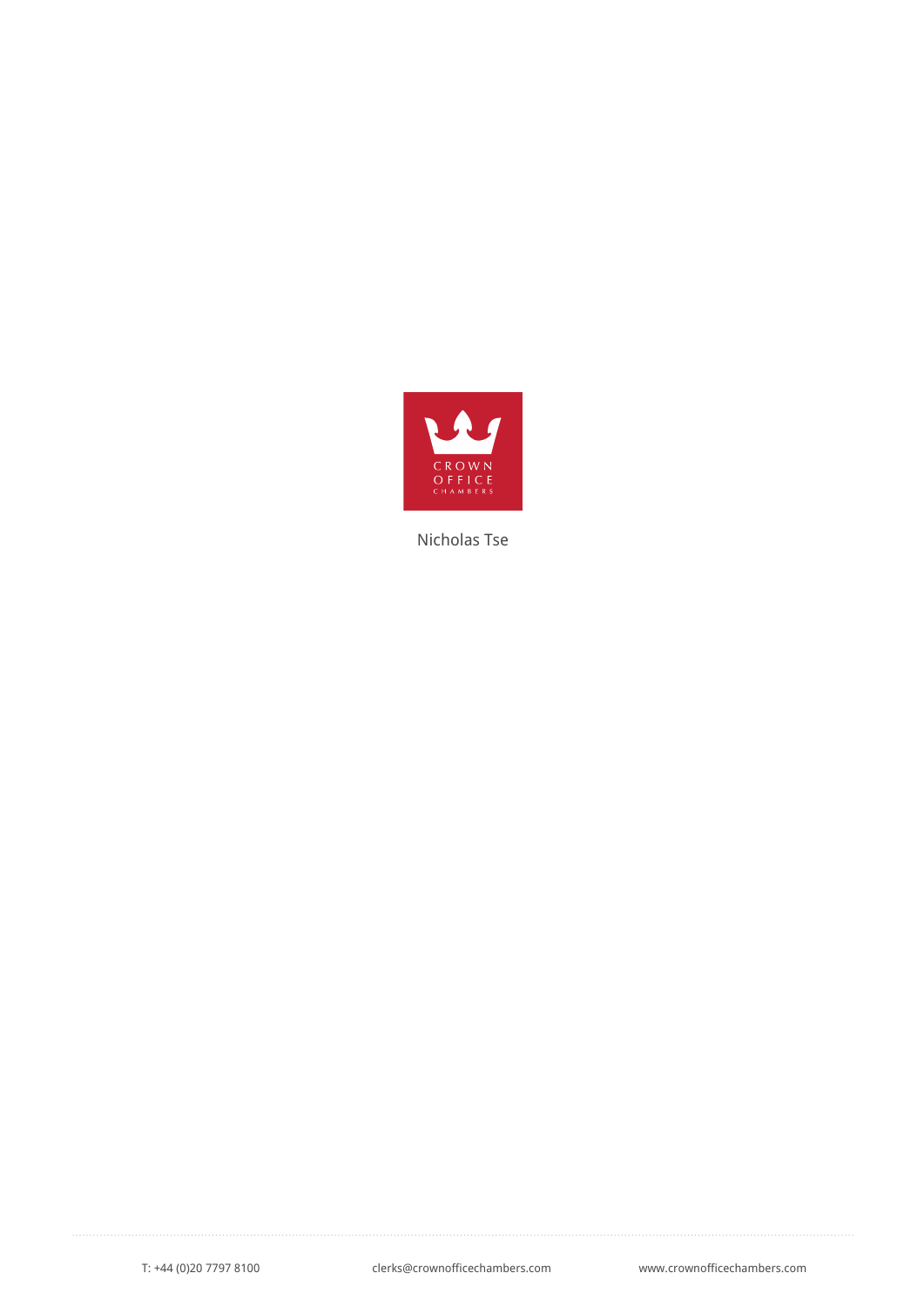

## Contents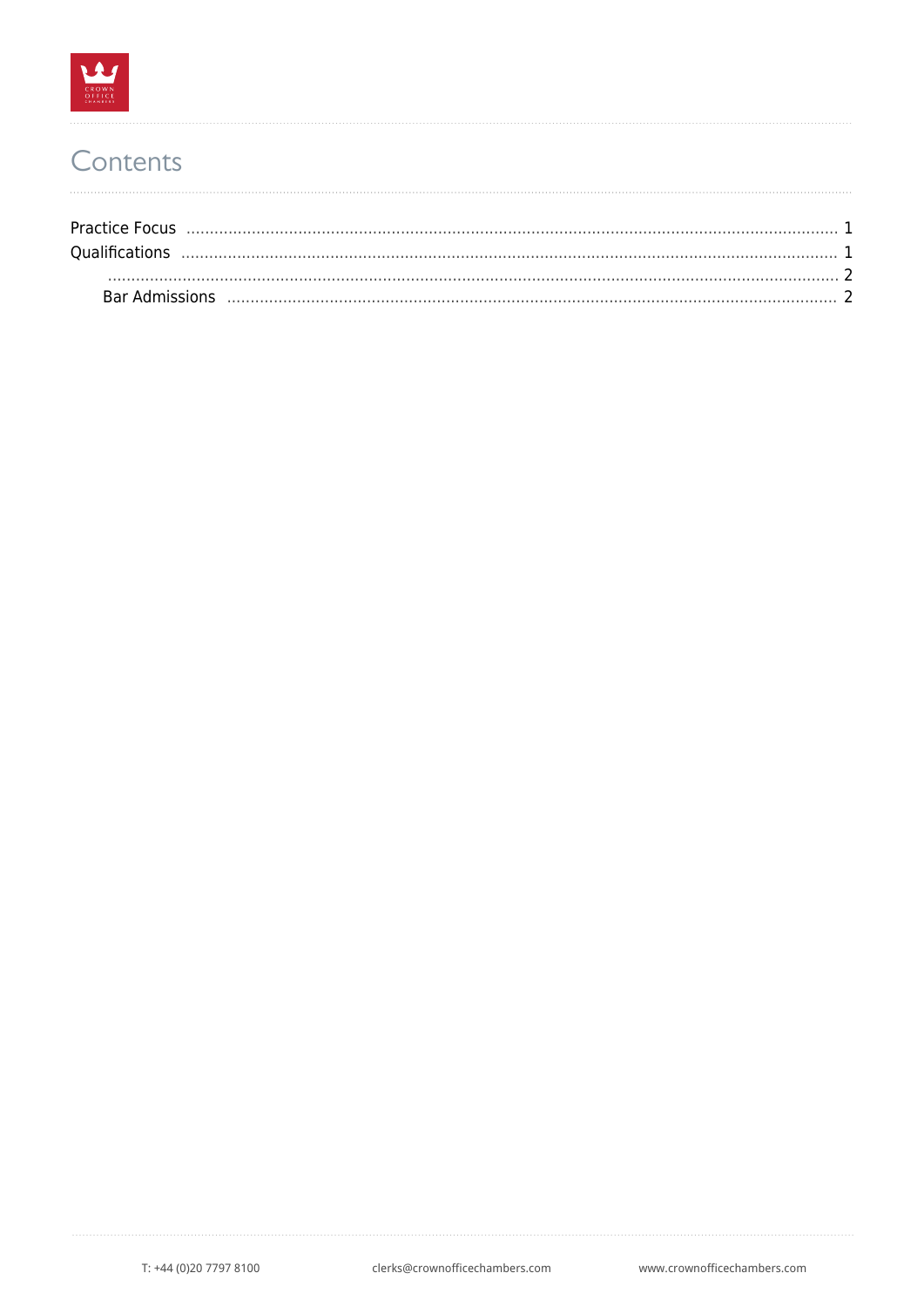



An Associate Member of Crown Office Chambers, Nicholas Tse is Head of International Arbitration and cochair of the International Dispute Resolution team at Alem and Associates. From 1 November 2020, he will be based in Abu Dhabi, United Arab Emirates.

Nicholas is a dual-qualified, bilingual international advocate who has represented governments, multinationals, banks and financial institutions. Unusually, he is a disputes lawyer who also has strong transactional experience. He has appeared in cases before the WTO, the English courts, and in offshore jurisdictions such as Bermuda, the BVI, Cayman, Jersey, the Dubai International Financial Centre (DIFC) Courts and the Dubai World Tribunal. Nicholas has also arbitrated international disputes in London, Paris, Geneva and Dubai, and has significant experience negotiating major international contracts Africa, Asia, Europe and the Middle East.

Prior to joining Alem and Associates, Nicholas was the Head of International Arbitration at Brown Rudnick in London. Prior to that, and formerly the head of the International Disputes Team in the London office of Gide Loyrette Nouel LLP.

## <span id="page-2-0"></span>Practice Focus

Nicholas' practice focusses on international arbitration, multi-jurisdictional commercial litigation, and ADR. He also advises on risk management, and the negotiation of major international commercial contracts, in particular relating to projects and complex infrastructure, transport, and defence.

## <span id="page-2-1"></span>**Oualifications**

- Inns of Court School of Law BVC (1995)
- College of Law, London Diploma of Law (1994)
- Ecole Normale Superieure Lettres Modernes (1993)
- Sorbonne Maitrise de Lettres Modernes (1993)
- Oxford University B.A. Hons Modern Languages (1992)